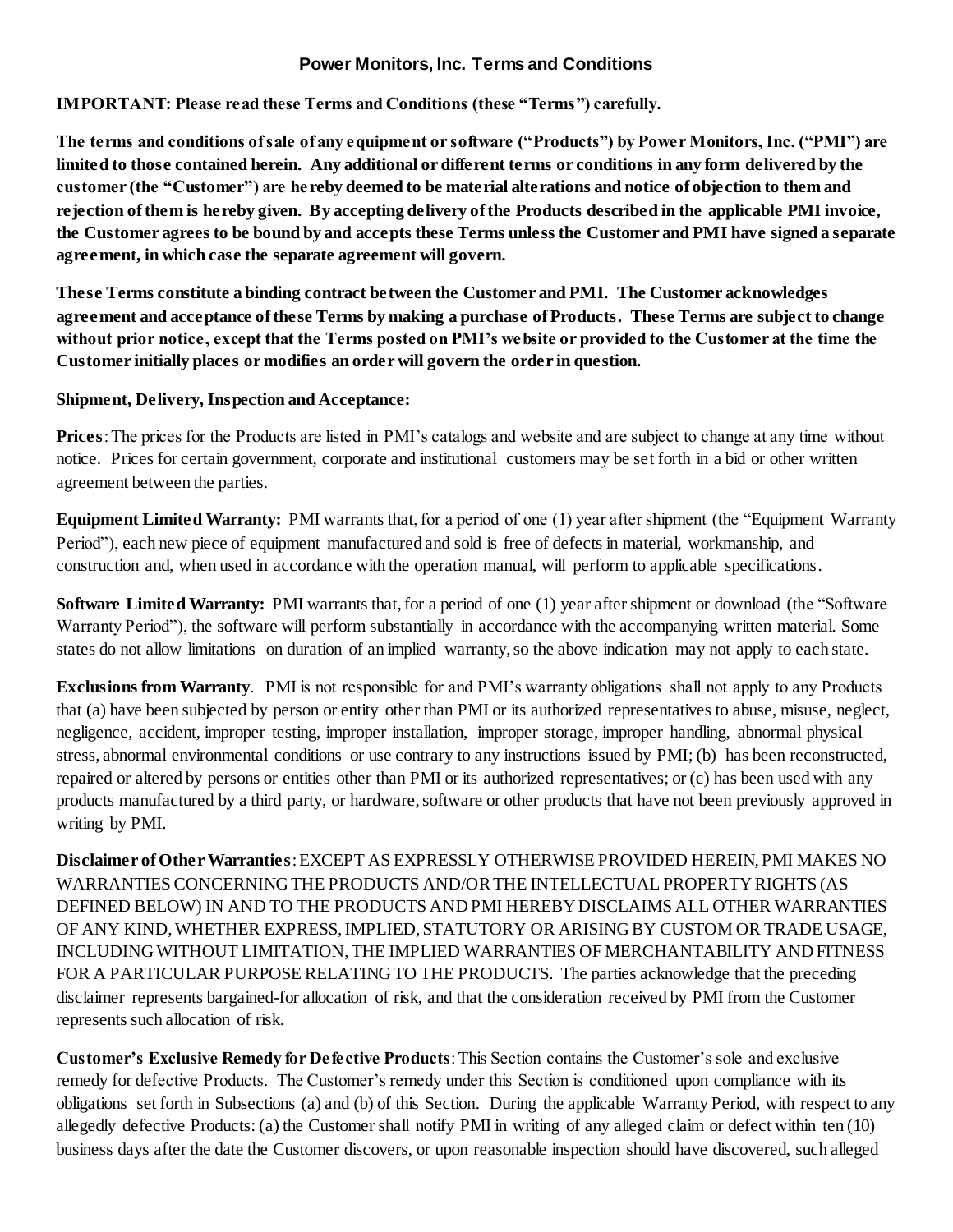claim or defect (but in any event before the expiration of the applicable Warranty Period); (b) the Customer shall ship such allegedly defective Products to PMI for inspection and testing by PMI in accordance with the section below entitled "Return Procedure;" (c) if PMI's inspection and testing reveals, to PMI's reasonable satisfaction, that such Products are defective and any such defect has not been caused or contributed to by any of the factors described in the section above entitled "Exclusions from Warranty," then PMI shall, in its sole discretion and at its expense, repairs or replace such defective Products; and (d) PMI shall ship to the Customer, at PMI's expense and risk of loss, the repaired or replaced Products. PMI will warrant replacement Products for the remainder of the original, applicable Warranty Period or for thirty (30) days after shipment of such replacement Products, whichever is longer.

**Return Procedure:** If any Product is allegedly defective, and as a condition to PMI's repair or replacement obligations above, the Customer must call PMI at 1-800-296-4120 before shipping the allegedly defective Products to PMI. If the alleged defect cannot be resolved over the phone through PMI Customer Support, PMI will issue a Return Authorization ("RA") number. For prompt service, all shipments of allegedly defective Products to PMI must include:

The billing and shipping address for return of equipment The name and telephone number of contact for further information regarding the unit The description of the problem or work required The list of the enclosed items and their respective serial numbers The RA number given to the Customer by the responsible PMI Account Executive

Products returned to PMI must be shipped with freight charges prepaid. After repair or replacement, if necessary, PMI will return the Products FOB (freight on board) from Mt. Crawford, VA. If the Products are repaired under warranty obligation, freight charges (excluding air freight or premium services) will be refunded or credited to the Customer's account. Return equipment to: Power Monitors, Inc., 800 North Main Street, Mt. Crawford, VA 22841, Attention: Repair Department.

**Payment:** Payment will be made for Products purchased in the amount and pursuant to the terms set forth in the applicable invoice. If the Customer defaults in paying in full when due, then the total outstanding balance of all invoices on the Customer's account, together with the interest and collection costs, will be due immediately.

**Current Terms Offered:** Payment Options: 2% 15, 1% 30, Net 45. Discounts are to be taken on the Product subtotal, not to include sales tax or shipping. Discounts are to be calculated based on invoice date only, and payment is expected within the term in order to qualify for a discount. PMI retains a security interest in the Products until payment in full is received.

Late Payments: The Customer shall pay interest in the lesser amount of 1.5% per month or the highest rate permitted by law on any past due amount. The Customer shall pay PMI all costs and expenses incurred in exercising its rights to collect amounts due, including but not limited to reasonable attorneys' fees and court costs. In addition to all other remedies available under these Terms or at law or in equity, if the Customer fails to pay any amounts when due under these Terms, PMI may suspend the delivery of any Products, reject the Customer's purchase orders or cancel accepted purchase orders. PMI's rights hereunder, at law and in equity shall be cumulative.

**Invoice Disputes**: The Customer shall notify PMI in writing of any dispute with any invoice (along with substantiating documentation) within three (3) business days from the Customer's receipt of such invoice. The Customer will be deemed to have accepted all invoices for which PMI does not receive timely notification of dispute, and the Customer shall timely pay all undisputed amounts due under such invoices.

**Freight:** All shipments are sent FOB, Mt. Crawford, VA, via UPS ground. If the Customer prefers other shipping arrangements, the Customer must notify PMI at time the order is placed. If FOB Destination is preferred, additional fees will apply.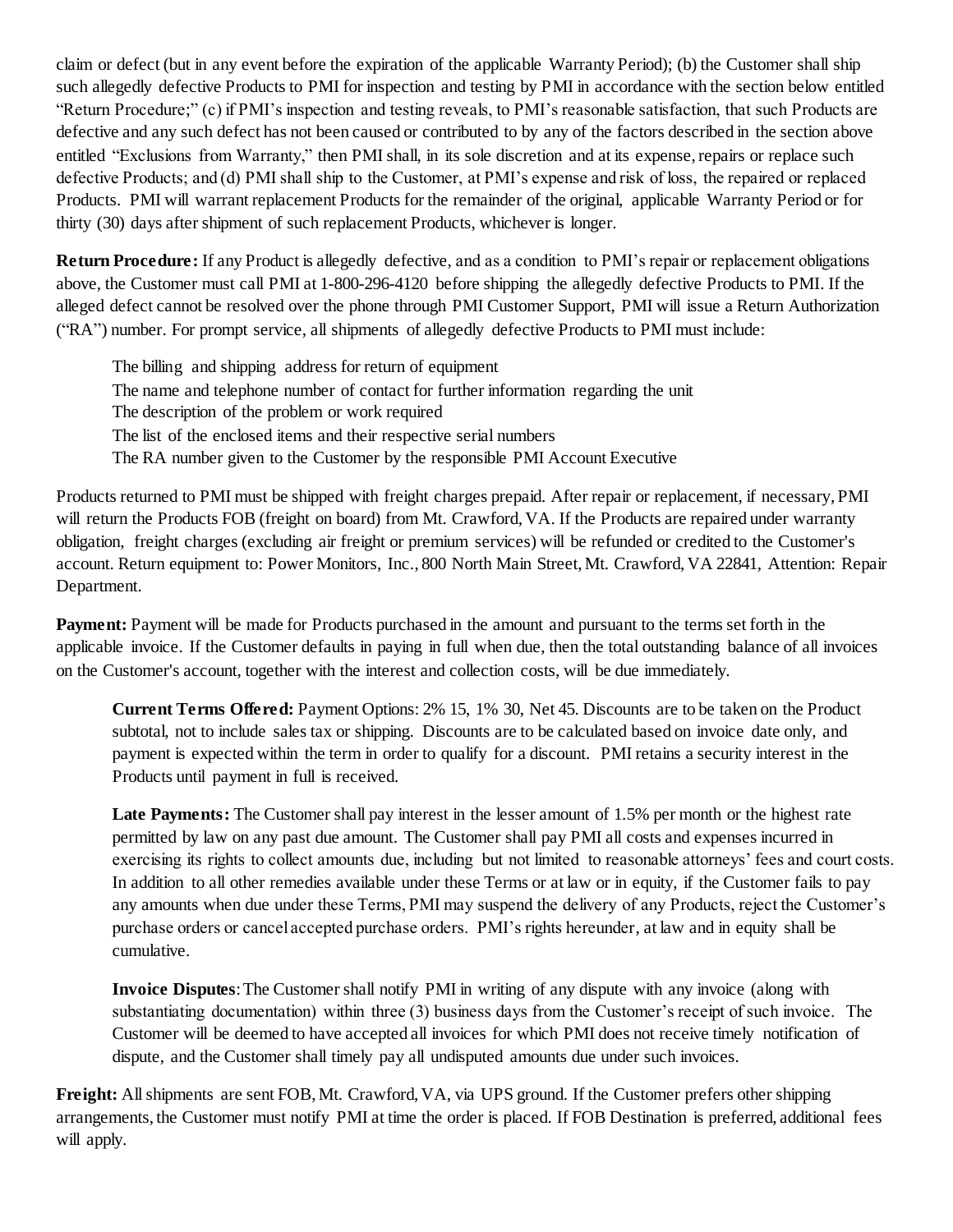**Handling:** All orders are charged a handling fee of .5% of the Product total as shown on the applicable PMI invoice(s).

**Shipping Discrepancies:** Please verify receipt of all Products listed on the "Packing List" upon receipt of order. Please notify Power Monitors, Inc. within three (3) business days of any shipping discrepancies.

**Freight Damage:** If you receive a package that is damaged in transit please advise the carrier and refuse/return the shipment to Power Monitors, Inc. Freight damage that remains unreported beyond three (3) business days after receipt is the responsibility of the recipient.

**Demo Units:** If PMI supplies a demo unit to the Customer, then the Customer is responsible for returning the unit within three (3) weeks of receipt of the unit. If the unit has not been returned to PMI within three (3) weeks after receipt, and no request has been made by the Customer for an extension, then the Customer will be billed for the unit.

**Return Privileges:** All non-defective returns authorized by PMI, whether opened or unopened, will be assessed a minimum 15% restocking fee and must be authorized for return within thirty (30) days after receipt. No refunds will be issued after such 30-day period. All returns require an RA number before shipping. The Customer may obtain an RA by contacting its Account Executive at 1-800-296-4120. RA numbers will be valid for ten (10) days. Failure to return Products within such 10-day authorization period will be deemed to be an acceptance of the Products.

**Repair Service:** In the event that a Product requires repairs that are not covered by PMI's warranties above, the Customer shall contact an Account Executive at 1-800-296-4120 to request a RA number and return the Product pursuant to the Account Executive's directions. PMI will test the returned Products and will provide an estimate for the cost of repairs. The Customer's approval will be obtained before proceeding with repairs.

**Services Offered:** PMI may offer services under a separate PMI Master Service Agreement that renew, and as part of acceptance of the Products that such services are attached to, it is implied that such services will automatically renew for the same term originally purchased, unless the Customer notifies PMI at least 60 days in advance of the renewal that the Customer intends to cancel such services. (Services include: Canvass, DNP3, and Cellular Data Plans)

**Ownership and Proprietary Rights**: As between PMI and the customer, PMI does and shall exclusively own all right, title, and interest in and to all Intellectual Property (as defined below) that is disclosed to the Customer or incorporated in the Products, including without limitation, all versions and derivative works of the Products, and all modifications, enhancements, versions, corrections or improvements to the Products that are created or developed by, or on behalf of, PMI or as a result of the use of the Products by the Customer. In the event that the Customer acquires any Intellectual Property in or to any Products, the Customer agrees to, and does hereby, irrevocably assign all such right, title, and interest to PMI. The Customer hereby assigns and agrees to assign to PMI all ideas, information, data, concepts, knowhow and methods relating to the operation, improvement and/or enhancement of the Products, and the Customer acknowledges and agrees that PMI shall be free to use all of the foregoing in connection with its development and use of the Products without any obligation to the Customer. As used in this Agreement, "*Intellectual Property*" means all worldwide patent, copyright, trademark, and trade secret rights, including (i) all applications and registrations relating thereto; (ii) all statutory protection obtained or obtainable thereon; and (iii) all claims or causes of action relating to, or arising out of, any of the foregoing, including without limitation, the right to sue for past, present and future infringements of any such rights. The breach of the Customer of its obligations under this Section would give rise to irreparable harm to PMI for which monetary damages would not be an adequate remedy. In the event of such breach, PMI shall, in addition to any and all other rights and remedies that may be available to PMI, be entitled to seek equitable relief, including but not limited a restraining order, injunction, specific performance and any other relief available at law or in equity, without the requirement to prove actual damages or post bond or other security.

**Limitation of Liability**: IN NO EVENT WILL (A) PMI'S AGGREGATE LIABILITY, WHETHER IN CONTRACT, TORT OR OTHERWISE, ARISING OUT OF OR IN CONNECTION WITH THESE TERMS EXCEED THE TOTAL AMOUNT PAID OR TO BE PAID UNDER THE INVOICE FROM WHICH SUCH LIABILITY AROSE, OR (B) PMI BE LIABLE FOR SPECIAL, PUNITIVE, INCIDENTAL, OR CONSEQUENTIAL DAMAGES, INCLUDING